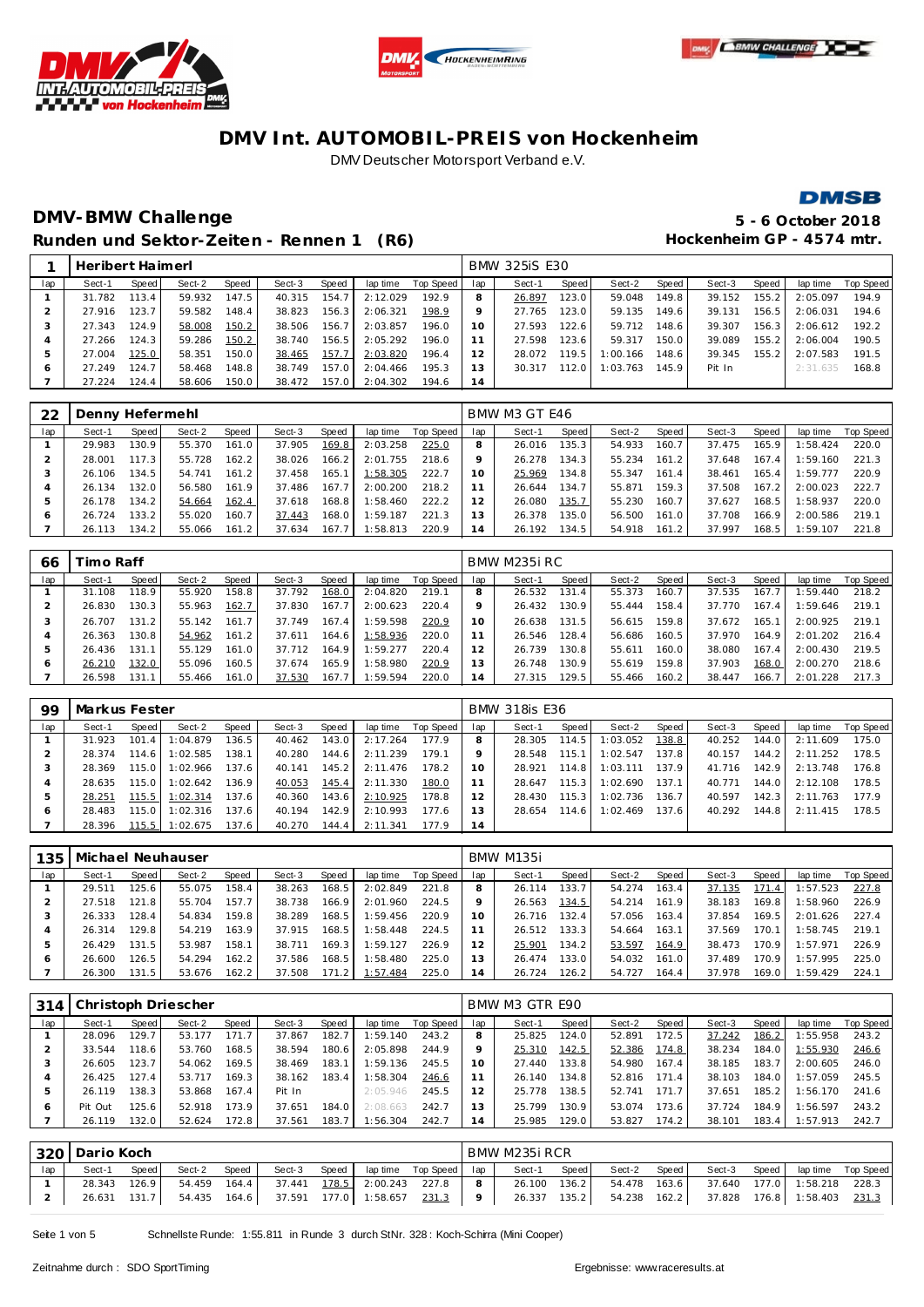





### **DMSB**

# **DMV-BMW Challenge 5 - 6 October 2018**

Runden und Sektor-Zeiten - Rennen 1 (R6) **Hockenheim GP** - 4574 mtr.

|              |       |  |  |  |  |  |  | 26.205 136.9 53.734 164.4 37.379 177.9 1:57.318 230.3 10 26.380 136.9 54.017 164.6 37.848 176.8 1:58.245 231.3 |  |
|--------------|-------|--|--|--|--|--|--|----------------------------------------------------------------------------------------------------------------|--|
| 25.921 137.6 |       |  |  |  |  |  |  | 53.731 164.6 37.202 177.3 1:56.854 227.8 11 26.541 136.7 54.653 163.1 37.633 175.3 1:58.827 229.8              |  |
| 25.813 137.2 |       |  |  |  |  |  |  | 54.049 165.6 37.638 176.2 1:57.500 229.8 12 26.388 134.7 54.924 163.9 37.723 177.3 1:59.035 227.8              |  |
| 26.131 133.7 |       |  |  |  |  |  |  | 54.775 163.9 37.744 175.3 1:58.650 230.8 13 26.149 137.1 54.638 163.4 37.625 176.8 1:58.412 230.8              |  |
| 26.393       | 133.8 |  |  |  |  |  |  | 54.320 164.4 37.921 177.0 1:58.634 228.8 14 26.473 137.8 54.413 163.4 37.873 178.5 1:58.759 229.3              |  |

| 322          |        |         | Hinrich Thormählen |       |        |        |          |           |                | <b>BMW M3 E46</b> |       |        |         |        |       |                |           |
|--------------|--------|---------|--------------------|-------|--------|--------|----------|-----------|----------------|-------------------|-------|--------|---------|--------|-------|----------------|-----------|
| lap          | Sect-1 | Speed I | Sect-2             | Speed | Sect-3 | Speed  | lap time | Top Speed | lap            | Sect-1            | Speed | Sect-2 | Speed I | Sect-3 | Speed | lap time       | Top Speed |
|              | 29.602 | 128.6   | 54.696             | 164.1 | 38.635 | 169.5  | 2:02.933 | 226.4     | 8              | 26.102            | 136.9 | 54.008 | 164.9   | 37.626 | 170.9 | 1:57.736       | 225.0     |
|              | 26.781 | 133.3   | 54.670             | 165.6 | 38.497 | 170.9  | 1:59.948 | 225.9     |                | 26.176            | 136.4 | 53.910 | 165.1   | 38.863 | 169.3 | 1:58.949       | 225.9     |
|              | 26.120 | 135.0   | 54.770             | 161.9 | 38.790 | 169.3  | 1:59.680 | 226.4     | 10             | 26.354            | 137.1 | 57.352 | 159.8   | 37.819 | 170.9 | 2:01.525       | 226.9     |
|              | 26.554 | 132.0   | 55.162             | 160.7 | 38.697 | 169.0  | 2:00.413 | 224.5     |                | 26.558            | 128.9 | 53.954 | 165.1   | 37.577 | 171.4 | 1:58.089       | 223.6     |
|              | 26.169 | 132.8   | 54.049             | 145.7 | 38.819 | 169.0  | 1:59.037 | 225.0     |                | 25.981            | 137.4 | 54.046 | 157.7   | 38.623 | 172.2 | 1:58.650       | 226.4     |
| <sub>6</sub> | 26.112 | 134.2   | 54.232             | 164.6 | 37.703 | 170.31 | 1:58.047 | 225.9     | 13             | 26.098            | 136.9 | 54.018 | 162.7   | 37.402 | 173.6 | 1:57.518       | 226.4     |
|              | 26.191 | 138.1   | 53.938             | 164.9 | 37.678 | 171.7  | 1:57.807 | 226.4     | $\overline{A}$ | 26.484            | 131.2 | 54.505 | 163.1   | 37.972 |       | 169.8 1:58.961 | 222.7     |

| 323 | Thomas Kessel |        |        |        |        |       |          |           |                | BMW M3 GTR 3,0 E36 |                    |        |       |        |       |          |           |
|-----|---------------|--------|--------|--------|--------|-------|----------|-----------|----------------|--------------------|--------------------|--------|-------|--------|-------|----------|-----------|
| lap | Sect-1        | Speed! | Sect-2 | Speed  | Sect-3 | Speed | lap time | Top Speed | lap            | Sect-1             | Speed              | Sect-2 | Speed | Sect-3 | Speed | lap time | Top Speed |
|     | 29.794        | 124.7  | 55.359 | 162.7  | 38.041 | 175.9 | 2:03.194 | 221.3     |                | 26.212             | 134.0              | 54.935 | 166.2 | 37.451 | 174.2 | :58.598  | 225.0     |
|     | 28.067        | 116.9  | 55.488 | 164.6  | 38.729 | 173.6 | 2:02.284 | 221.3     | $\circ$        | 26.376             | 133.7.             | 54.248 | 169.0 | 37.902 | 173.1 | :58.526  | 223.1     |
|     | 26.626        | 134.3  | 54.787 | 169.5  | 37.737 | 177.0 | 1:59.150 | 222.7     | 10             | 27.105             | 128.0              | 55.634 | 166.4 | 39.038 | 161.2 | 2:01.777 | 223.1     |
|     | 26.396        | 135.0  | 54.193 | 169.3. | 37.514 | 175.0 | 1:58.103 | 225.0     |                | 26.291             | 134.0              | 53.830 | 167.2 | 37.461 | 177.0 | 1:57.582 | 225.9     |
| 5   | 26.766        | 131.2  | 54.154 | 169.5  | 38.147 | 174.2 | 1:59.067 | 227.4     | 12             | 26.449             | 133.3 <sub>1</sub> | 54.570 | 168.2 | 37.776 | 173.6 | :58.795  | 221.3     |
| O   | 26.783        | 133.2  | 54.224 | 168.8. | 37.665 | 173.9 | 1:58.672 | 226.9     | 3              | 26.791             | 122.6              | 55.009 | 165.6 | 37.596 | 174.5 | : 59.396 | 224.5     |
|     | 26.359        | 134.5  | 53.942 | 166.2  | 37.481 | 177.0 | 1:57.782 | 226.4     | $\overline{4}$ | 26.416             | 135.7              | 54.199 | 166.7 | 37.529 | 175.3 | : 58.144 | 229.3     |

| 325 | Dominic Moret |                    |          |       |        |       |          |           |                 | <b>BMW 325iS E30</b> |           |          |       |        |       |          |           |
|-----|---------------|--------------------|----------|-------|--------|-------|----------|-----------|-----------------|----------------------|-----------|----------|-------|--------|-------|----------|-----------|
| lap | Sect-1        | Speed              | Sect-2   | Speed | Sect-3 | Speed | lap time | Top Speed | lap             | Sect-1               | Speed     | Sect-2   | Speed | Sect-3 | Speed | lap time | Top Speed |
|     | 31.561        | 115.4              | 1:01.808 | 143.6 | 40.730 | 151.3 | 2:14.099 | 186.5     |                 | 28.205               | $120.5 -$ | 1:00.946 | 145.9 | 40.107 | 149.8 | 2:09.258 | 183.7     |
|     | 28.541        | 121.2              | 1:01.617 | 146.5 | 40.358 | 150.8 | 2:10.516 | 182.4     |                 | 28.410               | 120.5     | 1:00.895 | 145.7 | 39.998 | 151.5 | 2:09.303 | 184.0     |
|     | 28.402        | 121.2              | 1:01.181 | 145.4 | 39.981 | 151.7 | 2:09.564 | 184.3     | 10 <sup>°</sup> | 28.303               | 119.7     | 1:01.227 | 145.6 | 40.045 | 150.2 | 2:09.575 | 183.7     |
|     | 28.091        | 120.3 <sup>1</sup> | 1:01.084 | 145.4 | 40.070 | 151.3 | 2:09.245 | 184.0     |                 | 28.039               | 119.3     | 1:01.003 | 146.1 | 39.748 | 151.9 | 2:08.790 | 184.9     |
|     | 28.149        | $120.4$            | 1:00.925 | 146.9 | 40.149 | 149.6 | 2:09.223 | 183.7     |                 | 28.855               | 119.6     | 1:01.526 | 142.9 | 39.934 | 151.7 | 2:10.315 | 188.8     |
| 6   | 28.500        | 120.1              | 1:00.722 | 146.7 | 39.799 | 152.5 | 2:09.021 | 183.7     |                 | 28.121               | 120.8     | 1:00.656 | 146.7 | 39.565 | 152.8 | 2:08.342 | 186.2     |
|     | 28.403        | 120.7              | 1:00.916 | 146.7 | 40.245 | 151.3 | 2:09.564 | 184.0     | 14              |                      |           |          |       |        |       |          |           |

| 327 | Jörg Dümmler |                    |          |       |        |       |          |           |     | BMW M140i V8 |         |        |       |        |       |          |           |
|-----|--------------|--------------------|----------|-------|--------|-------|----------|-----------|-----|--------------|---------|--------|-------|--------|-------|----------|-----------|
| lap | Sect-1       | Speed I            | Sect-2   | Speed | Sect-3 | Speed | lap time | Top Speed | lap | Sect-1       | Speed I | Sect-2 | Speed | Sect-3 | Speed | lap time | Top Speed |
|     | 32.413       | 108.0              | 59.430   | 160.7 | 40.011 | 175.6 | 2:11.854 | 198.2     |     | 26.351       | 135.0   | 53.929 | 168.5 | 38.139 | 174.8 | 1:58.419 | 227.4     |
|     | 29.398       | 92.4               | 1:27.914 | 106.7 | Pit In |       | 3:00.224 | 101.2     |     | 26.381       | 134.21  | 54.162 | 164.9 | 38.918 | 169.5 | 1:59.461 | 225.0     |
|     | Pit Out      | 116.9 <sub>1</sub> | 56.473   | 162.2 | 38.836 | 175.9 | 4:29.782 | 220.9     |     | 26.431       | 135.5   | 59.385 | 107.1 | Pit In |       | 2:33.732 | 227.4     |
|     | 26.529       | 131.2              | 56.134   | 162.4 | 38.344 | 174.5 | 2:01.007 | 208.9     | 8   |              |         |        |       |        |       |          |           |

| 328 | Niklas Koch |       |        |       |        |       |          |           |                | Mini Cooper Mini Turbo GTR |        |          |       |        |         |          |           |
|-----|-------------|-------|--------|-------|--------|-------|----------|-----------|----------------|----------------------------|--------|----------|-------|--------|---------|----------|-----------|
| lap | Sect-1      | Speed | Sect-2 | Speed | Sect-3 | Speed | lap time | Top Speed | lap            | Sect-1                     | Speed  | Sect-2   | Speed | Sect-3 | Speed ' | lap time | Top Speed |
|     | 27.860      | 131.7 | 54.280 | 164.9 | 37.712 | 172.5 | 1:59.852 | 219.5     |                | 25.958                     | 138.3  | 54.596   | 165.1 | 36.788 | 174.21  | 1:57.342 | 220.0     |
|     | 26.736      | 135.7 | 53.634 | 163.6 | 36.910 | 173.9 | 1:57.280 | 218.6     |                | 26.672                     | 136.5  | 54.257   | 164.6 | 37.097 | 173.1   | 1:58.026 | 219.5     |
|     | 25.869      | 138.1 | 53.248 | 164.6 | 36.694 | 173.1 | 1:55.811 | 219.5     | 10             | 26.047                     | 138.3  | 1:28.029 | 165.4 | 37.890 | 173.7   | 2:31.966 | 222.2     |
|     | 25.877      | 139.4 | 53.101 | 163.6 | 36.847 | 173.1 | 1:55.825 | 219.1     | 1 <sup>1</sup> | 26.045                     | 137.8  | 53.655   | 164.9 | 37.503 | 172.0   | 1:57.203 | 223.1     |
| 5   | 25.881      | 139.2 | 53.276 | 165.1 | 36.794 | 172.5 | 1:55.951 | 220.0     | 12             | 25.851                     | 135.8  | 53.581   | 164.6 | 36.839 | 174.2   | 1:56.271 | 220.9     |
| 6   | 25.909      | 137.2 | 54.257 | 159.3 | 37.089 | 172.2 | 1:57.255 | 219.1     | 13             | 25.869                     | 136.5  | 53.994   | 164.4 | 36.864 | 174.5   | 1:56.727 | 224.5     |
|     | 26.742      | 137.2 | 53.751 | 164.6 | 37.115 | 173.9 | 1:57.608 | 219.1     | 14             | 25.844                     | 137.41 | 53.466   | 163.9 | 37.944 | 174.2   | 1:57.254 | 225.0     |

| 334 | Sepp Römer |       |        |       |        |       |          |           |     | BMW AVP GTR 2.5 E36 |                    |        |       |        |       |          |           |
|-----|------------|-------|--------|-------|--------|-------|----------|-----------|-----|---------------------|--------------------|--------|-------|--------|-------|----------|-----------|
| lap | Sect-1     | Speed | Sect-2 | Speed | Sect-3 | Speed | lap time | Top Speed | lap | Sect-1              | Speed              | Sect-2 | Speed | Sect-3 | Speed | lap time | Top Speed |
|     | 55.166     | 106.8 | 56.119 | 163.6 | 38.111 | 173.1 | 2:29.396 | 205.7     |     | 26.317              | 132.8              | 55.377 | 166.7 | 37.666 | 172.8 | 1:59.360 | 218.2     |
|     | 26.418     | 136.9 | 55.969 | 161.9 | 37.931 | 172.5 | 2:00.318 | 220.9     |     | 26.117              | 136.5 <sub>1</sub> | 54.917 | 164.9 | 38.189 | 172.2 | 1:59.223 | 219.1     |
|     | 26.059     | 134.0 | 55.108 | 165.6 | 37.624 | 172.5 | 1:58.791 | 221.3     | 10  | 26.284              | 134.0              | 54.832 | 165.9 | 38.183 | 172.2 | 1:59.299 | 219.5     |
| 4   | 26.852     | 133.7 | 54.706 | 167.4 | 37.625 | 172.0 | 1:59.183 | 220.4     | 11  | 26.219              | 135.2              | 54.533 | 164.6 | 37.480 | 173.4 | 1:58.232 | 217.7     |
| 5   | 26.217     | 136.2 | 54.665 | 164.4 | 37.689 | 173.4 | 1:58.571 | 217.7     |     | 26.182              | 135.5              | 54.162 | 165.9 | 37.648 | 173.1 | 1:57.992 | 219.1     |
| 6   | 26.221     | 134.0 | 54.703 | 165.6 | 37.728 | 172.5 | 1:58.652 | 219.5     | 13  | 26.550              | 133.3              | 56.636 | 162.9 | 37.743 | 173.6 | 2:00.929 | 218.2     |
|     | 26.240     | 135.7 | 54.402 | 167.2 | 37.353 | 174.5 | 1:57.995 | 219.5     | 14  | 26.220              | 135.2              | 55.380 | 162.4 | 38.078 | 172.5 | 1:59.678 | 218.6     |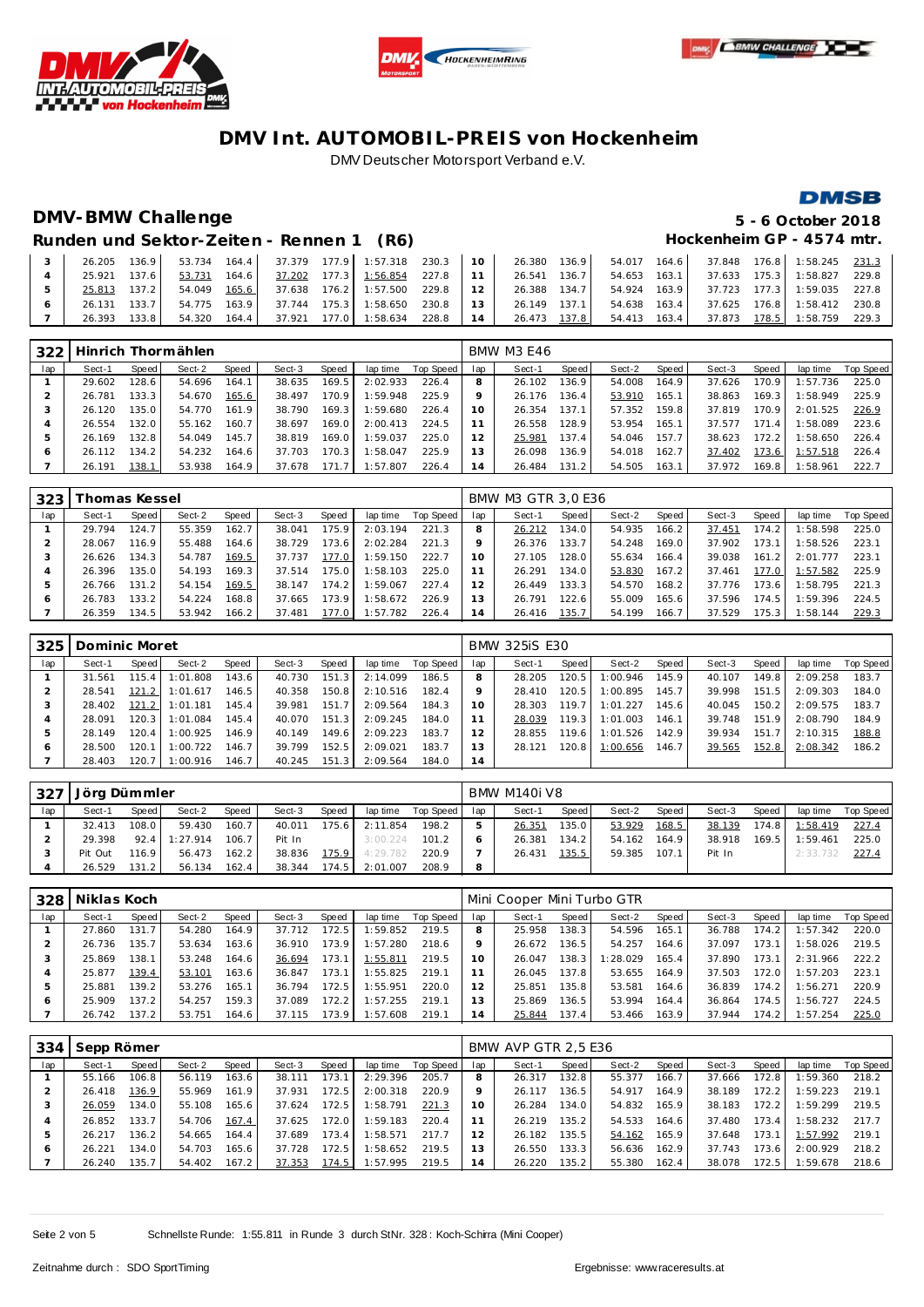







## **DMV-BMW Challenge 5 - 6 October 2018** Runden und Sektor-Zeiten - Rennen 1 (R6) **Hockenheim GP** - 4574 mtr.

| 341 | Henry Cerny |         |          |       |        |       |          |           |                | BMW 328i E36 |                    |        |       |        |       |          |           |
|-----|-------------|---------|----------|-------|--------|-------|----------|-----------|----------------|--------------|--------------------|--------|-------|--------|-------|----------|-----------|
| lap | Sect-1      | Speed   | Sect-2   | Speed | Sect-3 | Speed | lap time | Top Speed | lap            | Sect-1       | Speed              | Sect-2 | Speed | Sect-3 | Speed | lap time | Top Speed |
|     | 30.090      | 123.3   | 1:00.641 | 150.2 | 38.946 | 161.0 | 2:09.677 | 210.9     |                | 26.822       | 124.9 <sub>1</sub> | 57.028 | 153.0 | 37.967 | 161.2 | 2:01.817 | 207.3     |
|     | 26.895      | 125.1   | 57.633   | 152.3 | 38.434 | 160.7 | 2:02.962 | 209.3     |                | 26.582       | 122.3              | 57.188 | 154.5 | 37.933 | 161.4 | 2:01.703 | 208.1     |
|     | 27.067      | 119.1   | 57.532   | 154.5 | 38.159 | 160.5 | 2:02.758 | 206.1     | 10             | 26.656       | 122.9              | 56.895 | 154.3 | 37.966 | 161.2 | 2:01.517 | 207.3     |
|     | 26.452      | 124.4   | 56.892   | 154.9 | 37.861 | 161.4 | 2:01.205 | 206.1     |                | 26.703       | 124.6              | 57.257 | 153.0 | 38.010 | 157.7 | 2:01.970 | 205.7     |
| 5   | 26.298      | 125.7   | 56.621   | 155.4 | 37.639 | 162.2 | 2:00.558 | 208.5     |                | 26.563       | 124.7              | 57.263 | 153.8 | 37.985 | 161.4 | 2:01.811 | 206.9     |
| O   | 26.436      | 123.4   | 57.240   | 152.1 | 37.921 | 158.8 | 2:01.597 | 206.5     | 3              | 26.692       | 122.7              | 57.108 | 153.6 | 37.913 | 160.7 | 2:01.713 | 205.7     |
|     | 26.652      | 124.3 l | 56.731   | 154.5 | 37.997 | 159.3 | 2:01.380 | 206.5     | $\overline{4}$ | 26.398       | 123.9              | 57.511 | 154.3 | 37.900 | 159.8 | 2:01.809 | 201.9     |

|     | 348 Nick Hancke |       |        |       |        |       |          |           |                      | BMW 325iS Evo |       |        |       |        |       |          |           |
|-----|-----------------|-------|--------|-------|--------|-------|----------|-----------|----------------------|---------------|-------|--------|-------|--------|-------|----------|-----------|
| lap | Sect-1          | Speed | Sect-2 | Speed | Sect-3 | Speed | lap time | Top Speed | lap                  | Sect-1        | Speed | Sect-2 | Speed | Sect-3 | Speed | lap time | Top Speed |
|     |                 |       |        |       |        |       | 2:06.041 |           | 8                    |               |       |        |       |        |       | 2:02.154 |           |
|     |                 |       |        |       |        |       | 2:02.256 |           | $\circ$              |               |       |        |       |        |       | 2:01.847 |           |
| 3   |                 |       |        |       |        |       | 2:02.437 |           | 10                   |               |       |        |       |        |       | 2:01.388 |           |
|     |                 |       |        |       |        |       | 2:02.158 |           | $\mathbf{A}$         |               |       |        |       |        |       | 2:01.544 |           |
| 5   |                 |       |        |       |        |       | 2:01.827 |           | 12                   |               |       |        |       |        |       | 2:01.762 |           |
| 6   |                 |       |        |       |        |       | 2:02.088 |           | 13                   |               |       |        |       |        |       | 2:02.066 |           |
|     |                 |       |        |       |        |       | 2:01.443 |           | $\overline{ }$<br>14 |               |       |        |       |        |       | 2:02.212 |           |

| 354 | Marc David Müller |       |         |       |        |       |          |           |     | <b>BMW 325iS E46</b> |       |          |       |        |       |          |           |
|-----|-------------------|-------|---------|-------|--------|-------|----------|-----------|-----|----------------------|-------|----------|-------|--------|-------|----------|-----------|
| lap | Sect-1            | Speed | Sect-2  | Speed | Sect-3 | Speed | lap time | Top Speed | lap | Sect-1               | Speed | Sect-2   | Speed | Sect-3 | Speed | lap time | Top Speed |
|     | 31.252            | 109.9 | :00.491 | 148.8 | 39.868 | 152.5 | 2:11.611 | 192.9     |     | 27.124               | 118.8 | 58.729   | 149.0 | 38.540 | 153.4 | 2:04.393 | 196.4     |
|     | 27.672            | 18.4  | 59.881  | 146.9 | 38.772 | 154.3 | 2:06.325 | 200.0     |     | 27.236               | 119.1 | 59.008   | 147.5 | 38.486 | 154.5 | 2:04.730 | 194.6     |
|     | 26.828            | 122.2 | 58.390  | 149.8 | 38.345 | 154.1 | 2:03.563 | 197.4     |     | 27.023               | 121.3 | 59.129   | 147.3 | 38.880 | 151.7 | 2:05.032 | 196.4     |
|     | 27.074            | 120.7 | 58.445  | 148.4 | 38.426 | 154.7 | 2:03.945 | 197.1     |     | 27.205               | 121.5 | 59.063   | 146.3 | 38.895 | 151.9 | 2:05.163 | 194.9     |
| ь   | 27.248            | 121.9 | 58.504  | 148.8 | 38.475 | 154.9 | 2:04.227 | 197.8     |     | 27.334               | 121.8 | 59.041   | 146.1 | 38.919 | 154.7 | 2:05.294 | 195.3     |
| 6   | 26.689            | 120.8 | 58.939  | 147.1 | 38.589 | 153.8 | 2:04.217 | 195.3     |     | 27.095               | 120.7 | 59.207   | 146.5 | 39.202 | 149.0 | 2:05.504 | 194.6     |
|     | 27.062            | 121.9 | 58.859  | 148.6 | 38.528 | 154.1 | 2:04.449 | 195.7     | 4   | 27.731               | 120.7 | 1:01.347 | 136.9 | 40.857 | 145.4 | 2:09.935 | 191.5     |

| 355 | Ullrich Tappe |         |          |       |        |       |          |           |     | <b>BMW 325iS E36</b> |       |          |         |        |       |          |           |
|-----|---------------|---------|----------|-------|--------|-------|----------|-----------|-----|----------------------|-------|----------|---------|--------|-------|----------|-----------|
| lap | Sect-1        | Speed I | Sect-2   | Speed | Sect-3 | Speed | lap time | Top Speed | lap | Sect-1               | Speed | Sect-2   | Speed I | Sect-3 | Speed | lap time | Top Speed |
|     | 31.979        | 119.3   | :00.425  | 149.8 | 40.296 | 154.7 | 2:12.700 | 199.6     |     | 27.796               | 122.2 | 59.737   | 146.3   | 39.953 | 152.3 | 2:07.486 | 198.2     |
|     | 28.220        | 121.2   | 59.987   | 147.3 | 39.917 | 153.2 | 2:08.124 | 198.5     |     | 27.952               | 121.6 | 59.779   | 146.5 I | 39.964 | 154.1 | 2:07.695 | 197.8     |
|     | 27.590        | 121.9   | :00.030  | 148.8 | 40.426 | 153.4 | 2:08.046 | 196.7     | 10  | 27.776               | 121.8 | 59.304   | 147.5   | 40.068 | 153.2 | 2:07.148 | 199.6     |
|     | 28.778        | 114.2   | 1:00.467 | 142.3 | 39.825 | 154.3 | 2:09.070 | 196.7     |     | 27.904               | 121.2 | 59.790   | 147.5   | 39.703 | 152.5 | 2:07.397 | 195.7     |
| ь   | 28.373        | 120.3   | :00.376  | 145.0 | 40.045 | 154.1 | 2:08.794 | 200.7     |     | 27.873               | 121.5 | 59.799   | 146.11  | 39.934 | 154.5 | 2:07.606 | 196.4     |
| O   | 28.048        | 120.7   | 59.977   | 150.0 | 40.012 | 154.5 | 2:08.037 | 199.6     | 3   | 27.757               | 119.6 | 1:00.028 | 147.5   | 40.186 | 150.4 | 2:07.971 | 196.0     |
|     | 27.923        | 121.6   | 59.223   | 148.8 | 39.797 | 154.3 | 2:06.943 | 200.0     | 14  |                      |       |          |         |        |       |          |           |

| 358 | Rainer Gelhaus |         |          |       |        |       |          |           |                | <b>BMW 325iS E30</b> |       |          |                    |        |       |          |           |
|-----|----------------|---------|----------|-------|--------|-------|----------|-----------|----------------|----------------------|-------|----------|--------------------|--------|-------|----------|-----------|
| lap | Sect-1         | Speed I | Sect-2   | Speed | Sect-3 | Speed | lap time | Top Speed | lap            | Sect-1               | Speed | Sect-2   | Speed              | Sect-3 | Speed | lap time | Top Speed |
|     | 30.892         | 115.3   | : 00.571 | 147.9 | 40.147 | 156.1 | 2:11.610 | 196.0     | 8              | 27.485               | 119.6 | 59.427   | 147.9              | 39.346 | 154.1 | 2:06.258 | 191.2     |
|     | 27.973         | 123.6   | 59.627   | 145.9 | 39.615 | 154.3 | 2:07.215 | 197.4     |                | 27.660               | 121.8 | 59.197   | 148.1              | 39.580 | 155.6 | 2:06.437 | 191.5     |
|     | 27.472         | 123.0   | 59.079   | 148.8 | 39.374 | 155.2 | 2:05.925 | 194.9     | 10             | 27.542               | 122.0 | 59.886   | 148.6              | 39.543 | 155.4 | 2:06.971 | 191.5     |
|     | 28.235         | 122.6   | 59.655   | 148.4 | 39.479 | 155.8 | 2:07.369 | 192.2     |                | 27.739               | 123.3 | 59.804   | 147.1              | 39.514 | 155.6 | 2:07.057 | 189.5     |
| ь   | 27.213         | 122.6   | 59.649   | 147.3 | 39.241 | 155.2 | 2:06.103 | 191.5     | 12             | 28.072               | 120.7 | 1:00.034 | 146.71             | 39.527 | 155.2 | 2:07.633 | 191.2     |
| ō   | 27.410         | 122.9   | 59.413   | 147.7 | 39.308 | 155.6 | 2:06.131 | 191.8     | 13             | 27.911               | 119.6 | 1:00.142 | 147.7              | 39.814 | 151.0 | 2:07.867 | 187.5     |
|     | 27.496         | 121.5   | 59.418   | 147.1 | 39.356 | 156.1 | 2:06.270 | 190.1     | $\overline{4}$ | 29.492               | 118.8 | 1:00.476 | 145.7 <sub>1</sub> | 40.308 | 153.2 | 2:10.276 | 189.8     |

| 359 | ngo Baum |        |          |       |        |       |          |           |     | <b>BMW 325is E36</b> |       |          |       |        |       |          |           |
|-----|----------|--------|----------|-------|--------|-------|----------|-----------|-----|----------------------|-------|----------|-------|--------|-------|----------|-----------|
| lap | Sect-1   | Speed  | Sect-2   | Speed | Sect-3 | Speed | lap time | Top Speed | lap | Sect-1               | Speed | Sect-2   | Speed | Sect-3 | Speed | lap time | Top Speed |
|     | 32.402   | 112.4  | I:04.580 | 144.4 | 41.794 | 150.6 | 2:18.776 | 182.4     | 8   | 28.486               | 120.4 | 1:00.135 | 145.4 | 40.430 | 150.8 | 2:09.051 | 197.4     |
|     | 29.206   | 118.2  | 1:01.002 | 144.0 | 40.789 | 150.4 | 2:10.997 | 198.5     |     | 28.396               | 121.6 | 59.612   | 144.8 | 40.520 | 152.3 | 2:08.528 | 197.8     |
| 3   | 28.788   | 119.3  | 1:00.306 | 143.6 | 40.761 | 151.5 | 2:09.855 | 198.9     | 10  | 28.164               | 121.6 | 59.524   | 147.1 | 40.025 | 153.0 | 2:07.713 | 197.8     |
|     | 28.506   | 117.3  | 1:00.319 | 140.1 | 40.938 | 151.3 | 2:09.763 | 195.7     |     | 28.179               | 121.8 | 1:00.048 | 145.9 | 41.258 | 152.8 | 2:09.485 | 198.9     |
| 5   | 28.653   | 119.1  | 1:00.102 | 144.6 | 40.536 | 151.5 | 2:09.291 | 196.0     | 12  | 28.135               | 121.8 | 1:00.631 | 142.5 | 40.626 | 151.5 | 2:09.392 | 200.7     |
| O   | 28.446   | 121.91 | 1:00.136 | 142.7 | 40.494 | 152.3 | 2:09.076 | 196.7     | 13  | 28.240               | 122.0 | 59.911   | 147.7 | 40.204 | 153.2 | 2:08.355 | 201.5     |
|     | 28.620   | 121.8  | 59.377   | 145.2 | 40.436 | 152.1 | 2:08.433 | 196.4     | 14  |                      |       |          |       |        |       |          |           |

|     | 381 Rudolf Gelhaus                                                             |  |                                                         |  |  |  |  |  |                | <b>BMW 318is E30</b> |                             |       |                                                         |                             |  |
|-----|--------------------------------------------------------------------------------|--|---------------------------------------------------------|--|--|--|--|--|----------------|----------------------|-----------------------------|-------|---------------------------------------------------------|-----------------------------|--|
| lap | laptime Top Speed lap<br>Speed<br>Speed<br>Speed<br>Sect-2<br>Sect-3<br>Sect-1 |  |                                                         |  |  |  |  |  |                | Sect-1 Speed         | Sect-2                      | Speed | Sect-3                                                  | Speed lap time Top Speed    |  |
|     | 33.072 110.0 1:04.800 139.4<br>41.688  141.5  2:19.560  180.6                  |  |                                                         |  |  |  |  |  | $\mathbf{R}$   |                      |                             |       | 29.550 117.3 1:03.468 136.5 42.209 141.7 2:15.227 180.6 |                             |  |
|     |                                                                                |  | 29.622 114.9 1:03.052 140.1 41.336 144.8 2:14.010 183.1 |  |  |  |  |  | 9 <sup>1</sup> |                      | 29.803 117.0 1:03.646 138.1 |       |                                                         | 43.056 134.3 2:16.505 177.3 |  |

Seite 3 von 5 Schnellste Runde: 1:55.811 in Runde 3 durch StNr. 328: Koch-Schirra (Mini Cooper)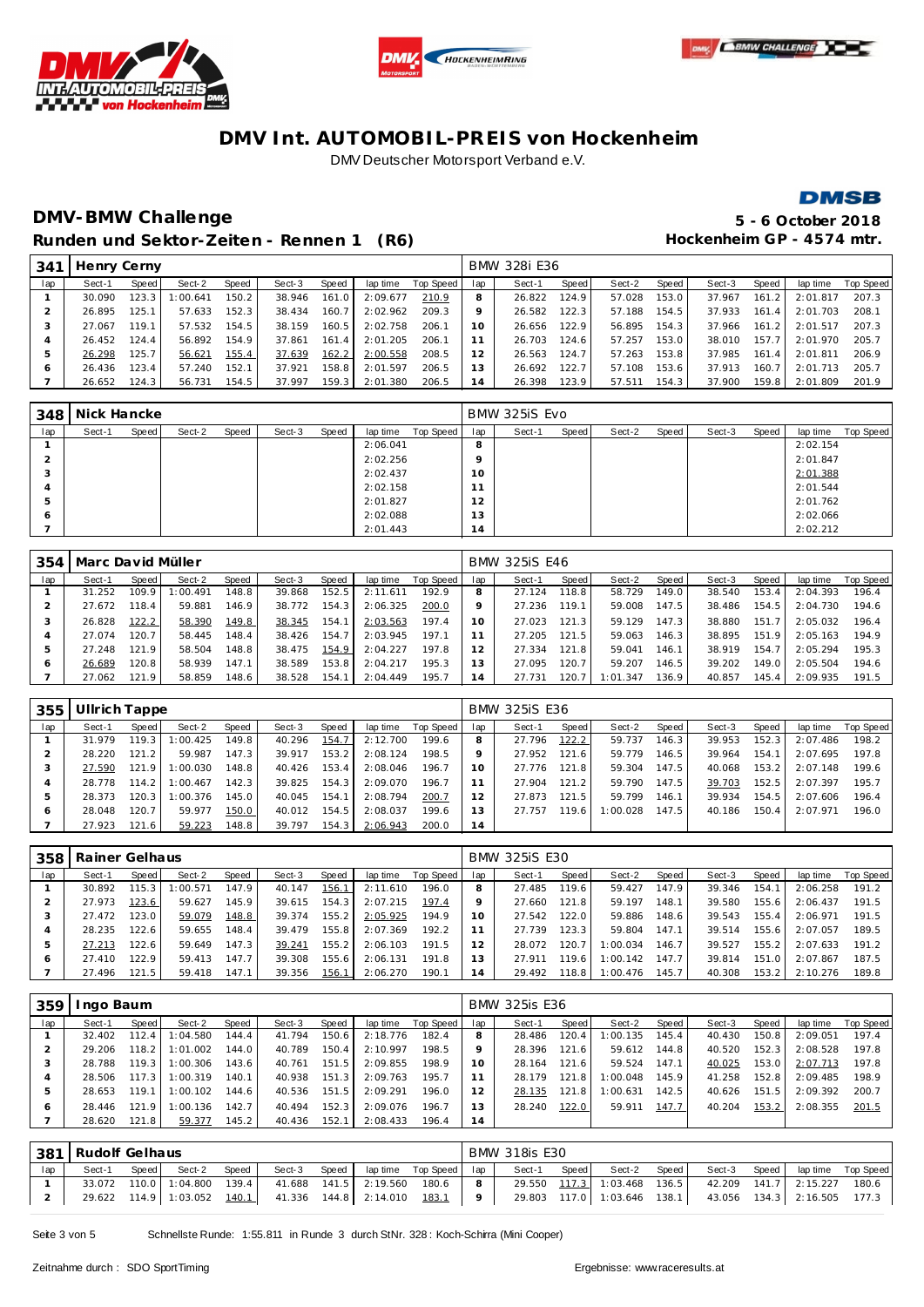





### **DMSB**

# **DMV-BMW Challenge 5 - 6 October 2018**

Runden und Sektor-Zeiten - Rennen 1 (R6) **Hockenheim GP** - 4574 mtr.

|  |  |  |                                                            |  |  |  |  | 29.132 116.9 1:02.554 137.1 41.247 145.6 2:12.933 182.1 10 31.090 116.9 1:03.409 137.6 41.850 141.9 2:16.349 176.5 |  |
|--|--|--|------------------------------------------------------------|--|--|--|--|--------------------------------------------------------------------------------------------------------------------|--|
|  |  |  |                                                            |  |  |  |  | 29.279 117.3 1:03.145 138.3 42.447 142.3 2:14.871 180.0 11 29.770 116.6 1:03.595 136.2 42.250 142.7 2:15.615 175.6 |  |
|  |  |  |                                                            |  |  |  |  | 29.866 116.9 1:03.767 136.4 42.016 143.2 2:15.649 177.9 12 30.101 115.8 1:03.717 135.5 42.525 145.2 2:16.343 173.9 |  |
|  |  |  |                                                            |  |  |  |  | 29.285 116.6 1:03.201 138.8 41.954 142.5 2:14.440 176.8 13 29.772 117.0 1:06.050 137.2 42.293 142.3 2:18.115 175.9 |  |
|  |  |  | 29.698 117.3 1:03.418 139.4 41.609 143.4 2:14.725 177.6 14 |  |  |  |  |                                                                                                                    |  |

| 383 | Felix Hassa |       |          |       |        |       |          |           |     | <b>BMW 318is E36</b> |       |          |       |        |                    |          |           |
|-----|-------------|-------|----------|-------|--------|-------|----------|-----------|-----|----------------------|-------|----------|-------|--------|--------------------|----------|-----------|
| lap | Sect-1      | Speed | Sect-2   | Speed | Sect-3 | Speed | lap time | Top Speed | lap | Sect-1               | Speed | Sect-2   | Speed | Sect-3 | Speed              | lap time | Top Speed |
|     | 33.862      | 107.8 | 1:06.865 | 132.2 | 42.908 | 138.1 | 2:23.635 | 170.6     |     | 31.045               | 108.2 | 1:08.276 | 128.1 | 42.849 | 136.9              | 2:22.170 | 166.9     |
|     | 30.868      | 109.8 | 1:06.464 | 32.5  | 42.396 | 138.3 | 2:19.728 | 168.8     | 8   | 30.752               | 110.9 | 1:06.416 | 131.9 | 42.427 | 138.3              | 2:19.595 | 167.4     |
|     | 30.392      | 111.1 | 1:06.107 | 132.0 | 42.216 | 138.1 | 2:18.715 | 167.4     | Q   | 31.041               | 108.4 | 1:06.203 | 131.2 | 42.652 | 137.6              | 2:19.896 | 170.1     |
|     | 30.533      | 111.0 | 1:06.028 | 133.2 | 42.789 | 138.6 | 2:19.350 | 166.7     | 10  | 31.369               | 107.5 | 1:06.824 | 132.5 | 42.278 | 138.6 <sub>1</sub> | 2:20.471 | 167.2     |
| 5   | 31.166      | 109.3 | 1:06.889 | 130.9 | 42.820 | 138.8 | 2:20.875 | 166.7     |     | 30.842               | 110.0 | 1:06.286 | 131.5 | 42.341 | 139.9              | 2:19.469 | 169.8     |
| O   | 30.969      | 108.5 | 1:06.813 | 132.5 | 42.282 | 138.6 | 2:20.064 | 167.4     |     | 31.834               | 109.5 | 1:06.437 | 130.1 | 42.889 | 136.5              | 2:21.160 | 170.6     |

| 445 | Matthias Ulbrich |       |                |       |        |       |          |                    |                 | <b>BMW AVP 330i E46</b> |       |                  |       |        |       |          |           |
|-----|------------------|-------|----------------|-------|--------|-------|----------|--------------------|-----------------|-------------------------|-------|------------------|-------|--------|-------|----------|-----------|
| lap | Sect-1           | Speed | Sect-2         | Speed | Sect-3 | Speed |          | lap time Top Speed | lap             | Sect-1                  | Speed | Sect-2           | Speed | Sect-3 | Speed | lap time | Top Speed |
|     | 33.317           | 113.3 | 1:04.302       | 137.2 | 41.701 | 149.8 | 2:19.320 | 174.2              | 8               | 29.079                  | 116.0 | 1:02.080         | 142.5 | 41.880 | 146.7 | 2:13.039 | 188.5     |
|     | 30.397           |       | 116.5 1:01.750 | 147.5 | 41.297 | 154.5 | 2:13.444 | 185.9              | 9               | 29.481                  | 116.0 | 1:01.358         | 144.0 | 43.213 | 139.2 | 2:14.052 | 190.8     |
|     | 28.531           | 117.4 | 1:00.946       | 147.5 | 40.677 | 149.6 | 2:10.154 | 189.5              | 10              | 29.927                  | 115.0 | $1:02.066$ 141.7 |       | 41.428 | 148.1 | 2:13.421 | 191.2     |
|     | 29.032           | 117.0 | 1:00.231       | 146.7 | 41.019 | 147.7 | 2:10.282 | 194.2              |                 | 29.971                  | 111.5 | 1:01.578         | 145.0 | 41.265 | 149.6 | 2:12.814 | 188.5     |
| 5   | 29.051           | 119.1 | 1:00.588       | 149.8 | 40.905 | 147.1 | 2:10.544 | 192.5              | 12              | 29.377                  | 118.7 | 1:01.931         | 142.1 | 41.585 | 148.4 | 2:12.893 | 189.5     |
|     | 29.248           | 116.9 | 1:01.083       | 146.7 | 41.173 | 148.8 | 2:11.504 | 190.5              | 13 <sup>7</sup> | 29.692                  | 107.0 | 1:03.874         | 130.3 | 42.113 | 147.7 | 2:15.679 | 185.6     |
|     | 29.169           | 117.3 | 1:01.555       | 139.4 | 41.382 | 148.1 | 2:12.106 | 190.8              | 14              |                         |       |                  |       |        |       |          |           |

| 454 |        | homas Schöffner |          |       |        | <b>BMW 325iS E36</b> |          |           |     |        |       |          |       |        |       |          |                  |
|-----|--------|-----------------|----------|-------|--------|----------------------|----------|-----------|-----|--------|-------|----------|-------|--------|-------|----------|------------------|
| lap | Sect-1 | Speed           | Sect-2   | Speed | Sect-3 | Speed                | lap time | Top Speed | lap | Sect-1 | Speed | Sect-2   | Speed | Sect-3 | Speed | lap time | <b>Top Speed</b> |
|     | 32.230 | 13.2            | :00.691  | 146.1 | 40.119 | 152.8                | 2:13.040 | 196.4     |     | 28.102 | 120.9 | 59.470   | 145.2 | 40.226 | 151.9 | 2:07.798 | 193.9            |
|     | 28.119 | 120.0           | 59.656   | 147.7 | 39.803 | 154.7                | 2:07.578 | 197.4     |     | 28.323 | 121.9 | 59.541   | 145.6 | 39.741 | 153.4 | 2:07.605 | 195.3            |
|     | 28.063 | 120.4           | : 00.320 | 146.3 | 39.958 | 152.1                | 2:08.341 | 200.7     | 10  | 28.400 | 120.3 | 1:03.136 | 143.4 | 39.999 | 151.3 | 2:11.535 | 194.2            |
| 4   | 28.347 | 119.1           | 59.306   | 147.9 | 40.242 | 152.5                | 2:07.895 | 193.5     |     | 28.446 | 120.3 | 59.582   | 146.9 | 39.582 | 148.8 | 2:07.610 | 194.6            |
| ь   | 28.420 | 122.0           | 59.891   | 142.9 | 40.220 | 153.4                | 2:08.531 | 196.4     | 12  | 28.028 | 121.8 | 59.686   | 146.9 | 40.241 | 151.0 | 2:07.955 | 196.7            |
| O   | 28.037 | 121.5           | 59.336   | 146.9 | 39.689 | 153.0                | 2:07.062 | 194.2     | 13  | 28.278 | 121.9 | 1:00.760 | 145.7 | 41.280 | 152.3 | 2:10.318 | 194.6            |
|     | 28.128 | 121.2           | 59.459   | 145.7 | 39.648 | 152.3                | 2:07.235 | 194.2     | 14  |        |       |          |       |        |       |          |                  |

| 458 | Peter Weymann |         |          |       |        |       |          |           | <b>BMW 325iS E30</b> |        |       |          |       |        |       |          |           |  |
|-----|---------------|---------|----------|-------|--------|-------|----------|-----------|----------------------|--------|-------|----------|-------|--------|-------|----------|-----------|--|
| lap | Sect-1        | Speed I | Sect-2   | Speed | Sect-3 | Speed | lap time | Top Speed | lap                  | Sect-1 | Speed | Sect-2   | Speed | Sect-3 | Speed | lap time | Top Speed |  |
|     | 30.212        | 120.1   | 59.686   | 147.5 | 40.072 | 155.4 | 2:09.970 | 195.3     | 8                    | 28.110 | 123.4 | 59.696   | 148.1 | 40.014 | 154.7 | 2:07.820 | 194.2     |  |
|     | 27.949        | 121.6   | 1:01.142 | 143.8 | 40.679 | 154.1 | 2:09.770 | 192.2     |                      | 28.136 | 122.7 | 1:00.110 | 145.9 | 40.623 | 155.2 | 2:08.869 | 195.7     |  |
|     | 28.054        | 115.8   | 1:00.215 | 144.8 | 40.453 | 151.9 | 2:08.722 | 192.9     | 10                   | 28.215 | 122.3 | 59.909   | 146.7 | 40.774 | 154.1 | 2:08.898 | 193.5     |  |
|     | 28.638        | 122.0   | 59.833   | 147.9 | 40.333 | 152.1 | 2:08.804 | 193.9     |                      | 28.283 | 123.4 | 1:00.132 | 147.1 | 40.576 | 154.1 | 2:08.991 | 196.4     |  |
|     | 27.766        | 123.6 l | 1:00.539 | 141.9 | 40.844 | 153.6 | 2:09.149 | 192.5     | 12                   | 28.372 | 122.4 | 1:00.254 | 146.5 | 41.112 | 155.4 | 2:09.738 | 194.6     |  |
| O   | 28.072        | 121.2   | 59.920   | 147.3 | 39.954 | 154.9 | 2:07.946 | 196.0     | 3                    | 28.356 | 121.6 | 1:00.925 | 145.6 | 41.109 | 154.5 | 2:10.390 | 197.1     |  |
|     | 28.033        | 123.7   | 1:00.307 | 146.7 | 40.089 | 154.7 | 2:08.429 | 196.0     | 14                   |        |       |          |       |        |       |          |           |  |

| 510 | Alexander Pawlow |         |                |       |        |       |          |           |     | BMW 318ti |       |          |       |        |       |          |           |  |  |  |
|-----|------------------|---------|----------------|-------|--------|-------|----------|-----------|-----|-----------|-------|----------|-------|--------|-------|----------|-----------|--|--|--|
| lap | Sect-1           | Speed   | Sect-2         | Speed | Sect-3 | Speed | lap time | Top Speed | lap | Sect-1    | Speed | Sect-2   | Speed | Sect-3 | Speed | lap time | Top Speed |  |  |  |
|     | 32.082           | 107.6   | 1:04.823       | 133.2 | 41.570 | 141.9 | 2:18.475 | 180.0     |     | 28.906    | 113.7 | 1:02.769 | 135.0 | 40.862 | 143.6 | 2:12.537 | 179.1     |  |  |  |
|     | 28.697           | 113.1 I | 1:03.073       | 137.1 | 40.616 | 144.4 | 2:12.386 | 178.8     |     | 28.580    | 113.7 | 1:03.213 | 135.5 | 40.760 | 143.6 | 2:12.553 | 178.5     |  |  |  |
|     | 28.679           |         | 113.9 1:02.506 | 137.1 | 40.789 | 142.3 | 2:11.974 | 178.8     | 10  | 29.193    | 113.0 | 1:02.795 | 136.7 | 40.897 | 140.4 | 2:12.885 | 180.6     |  |  |  |
|     | 28.437           | 113.2   | 1:03.068       | 136.5 | 40.583 | 143.6 | 2:12.088 | 177.9     |     | 29.043    | 114.5 | 1:03.066 | 136.7 | 40.887 | 142.1 | 2:12.996 | 175.6     |  |  |  |
|     | 28.667           | 113.7   | 1:02.994       | 135.5 | 40.452 | 142.7 | 2:12.113 | 177.3     |     | 29.057    | 113.7 | 1:02.795 | 136.0 | 40.848 | 140.4 | 2:12.700 | 177.9     |  |  |  |
| Ô   | 28.366           | 113.3 I | 1:02.873       | 135.7 | 40.868 | 142.7 | 2:12.107 | 177.0     | 13  | 29.304    | 112.1 | 1:03.461 | 132.2 | 40.824 | 142.1 | 2:13.589 | 177.6     |  |  |  |
|     | 28.469           | 113.6 l | 1:03.217       | 137.8 | 40.319 | 143.0 | 2:12.005 | 176.8     | l 4 |           |       |          |       |        |       |          |           |  |  |  |

| 518 | ī homas Röpke |       |                  |       |        | BMW 318ti Cup |          |           |     |        |       |          |       |        |         |          |           |
|-----|---------------|-------|------------------|-------|--------|---------------|----------|-----------|-----|--------|-------|----------|-------|--------|---------|----------|-----------|
| lap | Sect-1        | Speed | Sect-2           | Speed | Sect-3 | Speed         | lap time | Top Speed | lap | Sect-1 | Speed | Sect-2   | Speed | Sect-3 | Speed ' | lap time | Top Speed |
|     | 33.745        | 106.5 | 1:04.540         | 136.9 | 41.171 | 141.4         | 2:19.456 | 178.2     |     | 29.511 | 113.1 | 1:02.738 | 135.7 | 40.820 | 142.9   | 2:13.069 | 177.3     |
|     | 29.669        | 111.1 | 1:03.196         | 138.6 | 41.057 | 141.9         | 2:13.922 | 178.8     |     | 29.380 | 108.7 | 1:03.406 | 136.9 | 40.941 | 143.2   | 2:13.727 | 177.0     |
|     | 29.454        | 114.3 | 1:02.640         | 137.8 | 40.857 | 143.2         | 2:12.951 | 176.5     |     | 28.887 | 112.6 | 1:03.332 | 135.2 | 40.954 | 141.0   | 2:13.173 | 174.5     |
| 4   | 29.041        |       | $113.9$ 1:02.364 | 137.9 | 40.853 | 142.5         | 2:12.258 | 176.8     |     | 29.065 | 113.7 | 1:03.191 | 135.3 | 40.545 | 143.0   | 2:12.801 | 173.9     |
| 5   | 29.212        | 113.9 | 1:02.726         | 137.1 | 40.785 | 141.5         | 2:12.723 | 177.3     |     | 28.954 | 114.5 | 1:03.043 | 135.7 | 40.835 | 141.9   | 2:12.832 | 174.8     |
| O   | 29.306        | 114.5 | 1:02.851         | 137.2 | 40.525 | 142.9         | 2:12.682 | 172.5     | 3   | 28.999 | 112.5 | 1:03.686 | 134.3 | 40.485 | 142.9   | 2:13.170 | 172.8     |
|     | 29.300        | 114.0 | 1:03.388         | 137.2 | 40.630 | 141.7         | 2:13.318 | 175.0     | 14  |        |       |          |       |        |         |          |           |